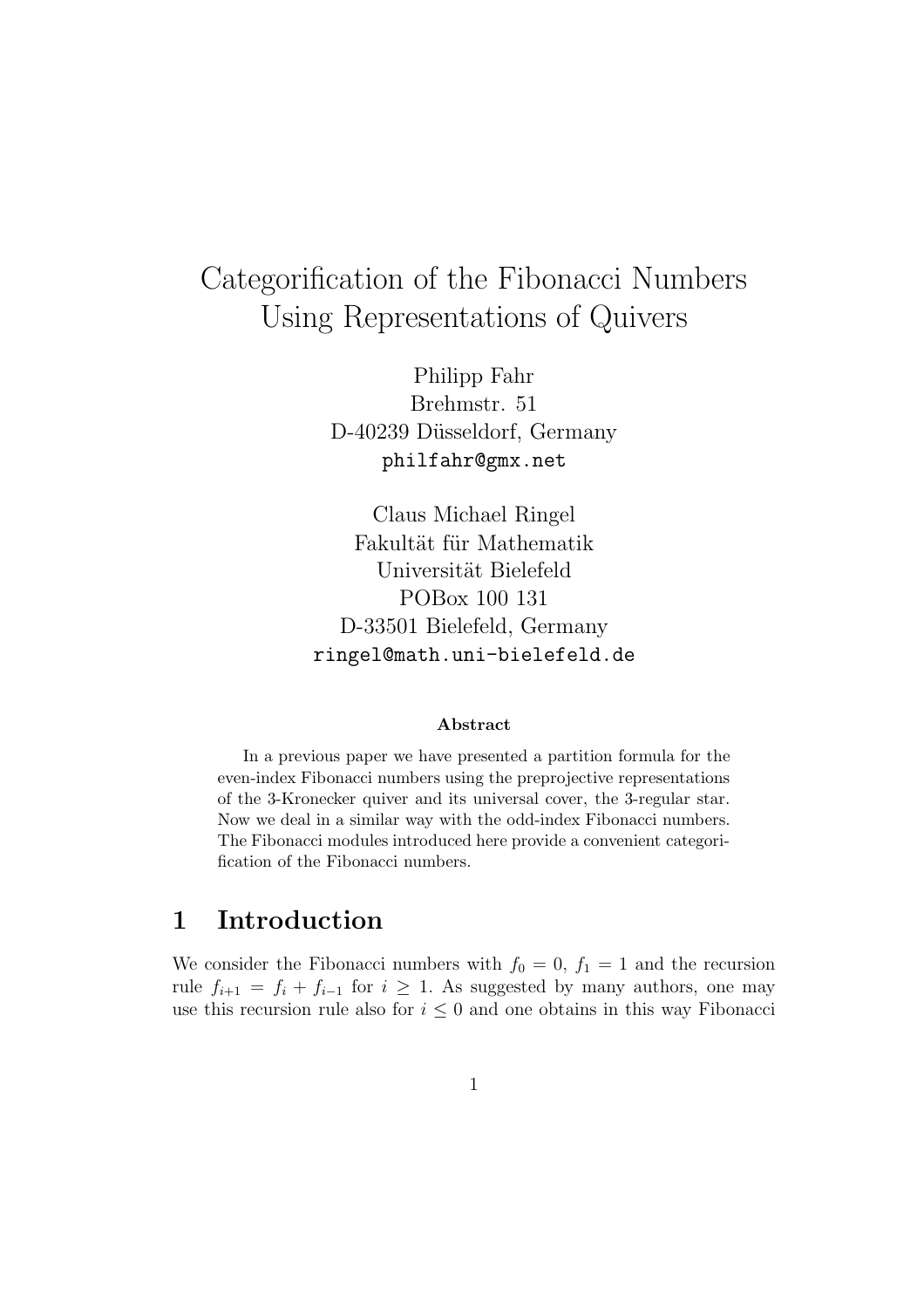numbers  $f_i$  for all integral indices i (Knuth [10] calls this extended set the negaFibonacci numbers); the sequence  $f_t$  with  $-10 \le t \le 10$  looks as follows:

$$
-55, 34, -21, 13, -8, 5, -3, 2, -1, 1, 0, 1, 1, 2, 3, 5, 8, 13, 21, 34, 55;
$$

in general,  $f_{-t} = (-1)^{t+1} f_t$ . This rule, but also many other observations, show that Fibonacci numbers have quite different properties depending whether the index is even or odd, and the present report will strongly support this evidence.

Our aim is to outline a categorification of the Fibonacci numbers, or better of Fibonacci pairs, using the representation theory of quivers. By definition, *Fibonacci pairs* are the pairs of the form  $[f_t, f_{t+2}]$  or  $[f_t, f_{t-2}]$ ; such a pair will be called *even* or *odd* provided the index  $t$  of  $f_t$  is even or odd, respectively.

It is well-known that the dimension vectors of some indecomposable representations of the 3-Kronecker quiver Q are Fibonacci pairs. In the previous note [6], preprojective and preinjective representations were used in order to derive a partition formula for the even-index Fibonacci numbers  $f_{2n}$ . In the present paper we will exhibit a corresponding partition formula for the oddindex Fibonacci numbers  $f_{2n+1}$ . Now regular representations of Q play a role (see also [3] and [11]). Actually, we will be dealing directly with the universal cover of  $Q$ , thus with graded representations of  $Q$ . The universal cover of Q is the quiver  $(T, E, \Omega)$ , where  $(T, E)$  is the 3-regular tree and  $\Omega$  is a bipartite orientation. In section 4 we will introduce some representations  $P_t(x)$  and  $R_t(x, y)$  of the quiver  $(T, E, \Omega)$  which we label Fibonacci modules. The Fibonacci modules will be used in section 4 and 6 in order to categorify the Fibonacci pairs (and hence the Fibonacci numbers). The dimension vectors of the Fibonacci modules are called Fibonacci vectors, they are studied already in secton 2 and 3 and provide the partition formula.

Categorification of a set of numbers means to consider instead of these numbers suitable objects in a category (here representations of quivers), so that the numbers in question occur as invariants of the objects (see for example [4]). Equality of numbers may be visualized by isomorphisms of objects, functional relations by functorial ties. We will see that certain addition formulas for Fibonacci numbers can be interpreted very well by displaying filtrations of Fibonocci modules.

The partition formula for the odd-index Fibonacci numbers presented here is due to Fahr, see [5], the remaining considerations are based on discussions of the authors during the time when Fahr was a PhD student at Bielefeld, the final version was written by Ringel.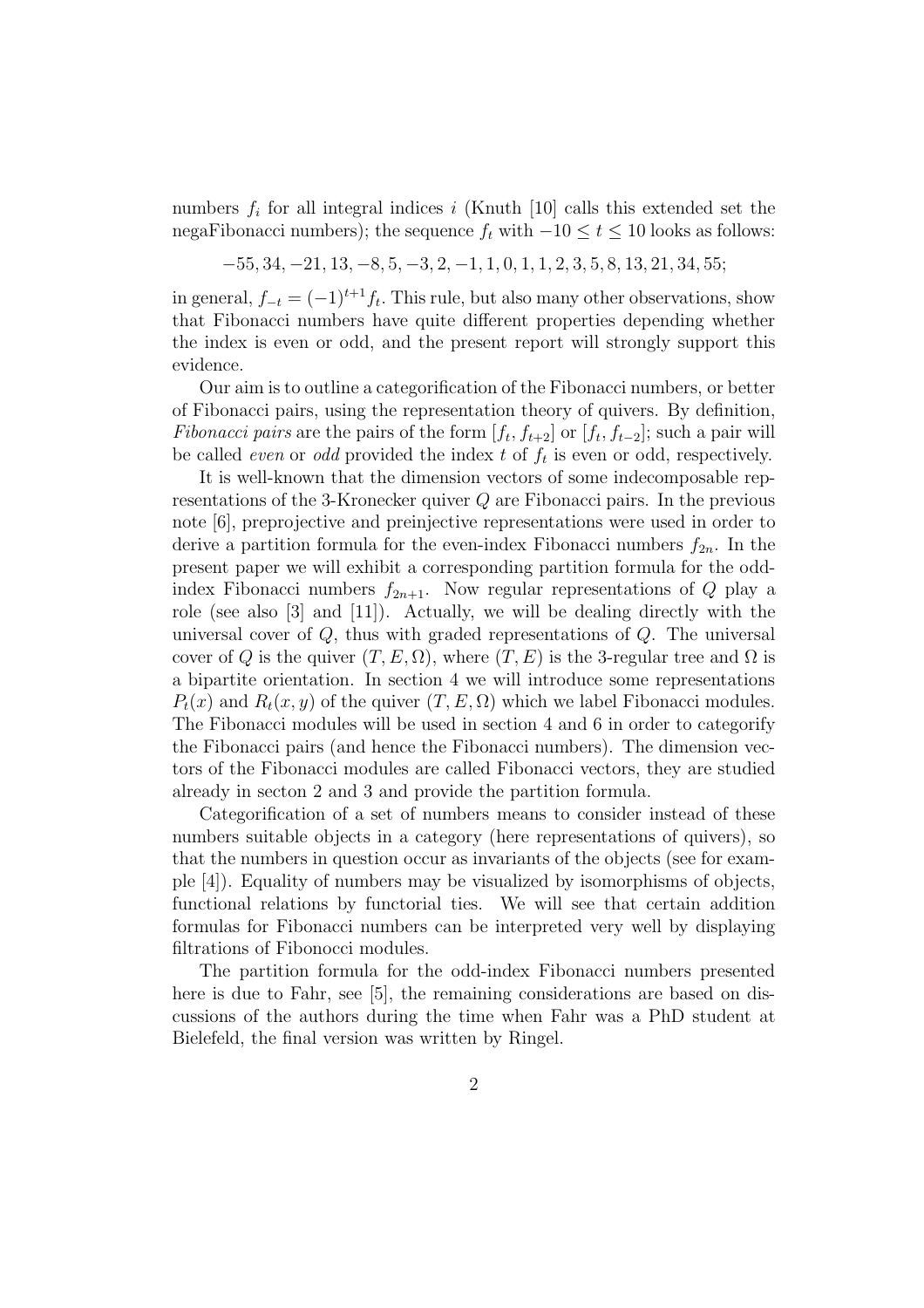#### 2 Fibonacci Vectors

Let us start with the 3-regular tree  $(T, E)$  with vertex set T and edge set E. In case there is a sequence  $x_0, x_1, \ldots, x_t$  of elements  $x_i$  of T such that all the sets  $\{x_{i-1}, x_i\}$  belong to E, where  $1 \leq i \leq t$ , and  $x_{i+1} \neq x_{i-1}$  for  $0 < i < t$ , then we say that  $x_0$  and  $x_t$  have distance t and write  $d(x_0, x_t) = t$ . As usual, vertices with distance 1 are said to be neighbors.

Let  $K_0(T)$  be the free abelian group generated by the vertex set T, or better by elements  $s(x)$  corresponding bijectively to the vertices  $x \in T$ . The elements of  $K_0(T)$  can be written as finite sums  $a = \sum_{x \in T} a_x s(x)$  with  $a_x \in \mathbb{Z}$ (and almost all  $a_x = 0$ ), or just as  $a = (a_x)_{x \in T}$ ; the set of vertices x with  $a_x \neq 0$  will be called the support of a.

We are going to single out suitable elements of  $K_0(T)$  which we will call Fibonacci vectors: For every pair  $(x, y)$  with  $\{x, y\} \in E$ , let  $r(x, y) =$  $s(x) + s(y)$ . The Fibonacci vectors will be obtained from the elements  $s(x)$ and  $r(x, y)$  by applying sequences of reflections. For  $y \in T$  the reflection  $\sigma^y: K_0(T) \to K_0(T)$  is defined as follows: For  $a \in K_0(T)$ , its image  $\sigma^y a$  is given by  $(\sigma^y a)_x = a_x$  for  $x \neq y$ , and  $(\sigma^y a)_y = -a_y + \sum_{\{x,y\} \in E} a_x$ . Observe that the reflections  $\sigma^y$ ,  $\sigma^{y'}$  commute provided y, y' are not neighbors.

We denote by  $\Sigma^x$  the composition of all the reflections  $\sigma^y$  with  $d(x, y)$ being even (note that this composition is defined: first of all, since any element  $a \in K_0(T)$  has finite support, the number of vertices y with  $\sigma^y a \neq$ a is finite; second, given two different vertices  $y, y'$  such that the distance between x and y, as well as between x and y' is even, then  $y, y'$  cannot be neighbors, thus  $\sigma^y$ ,  $\sigma^{y'}$  commute). Similarly, we denote by  $\Sigma^x$  the composition of all the reflections  $\sigma^y$  with  $d(x, y)$  being odd (again, this is well-defined).

We define  $s_t(x)$  for all  $t \geq 0$ , using induction: First of all,  $s_0(x) = s(x)$ . If  $s_t(x)$  is already defined for some  $t \geq 0$ , let  $s_{t+1}(x) = \sum s_i(x)$  in case t is even, and  $s_{t+1}(x) = \sum^x s_t(x)$  in case t is odd, thus

$$
s_0(x) = s(x),
$$
  
\n
$$
s_1(x) = \underline{\Sigma}^x s_t(x),
$$
  
\n
$$
s_2(x) = \Sigma^x \underline{\Sigma}^x s_t(x),
$$
  
\n
$$
s_3(x) = \underline{\Sigma}^x \Sigma^x \underline{\Sigma}^x s_t(x),
$$
  
\n...

Similarly, we define  $r_t(x, y)$  for all  $t \geq 0$ : First of all,  $r_0(x, y) = r(x, y)$ . If  $r_t(x, y)$  is already defined for some  $t \geq 0$ , let  $r_{t+1}(x, y) = \underline{\Sigma}^x r_t(x, y)$  in case t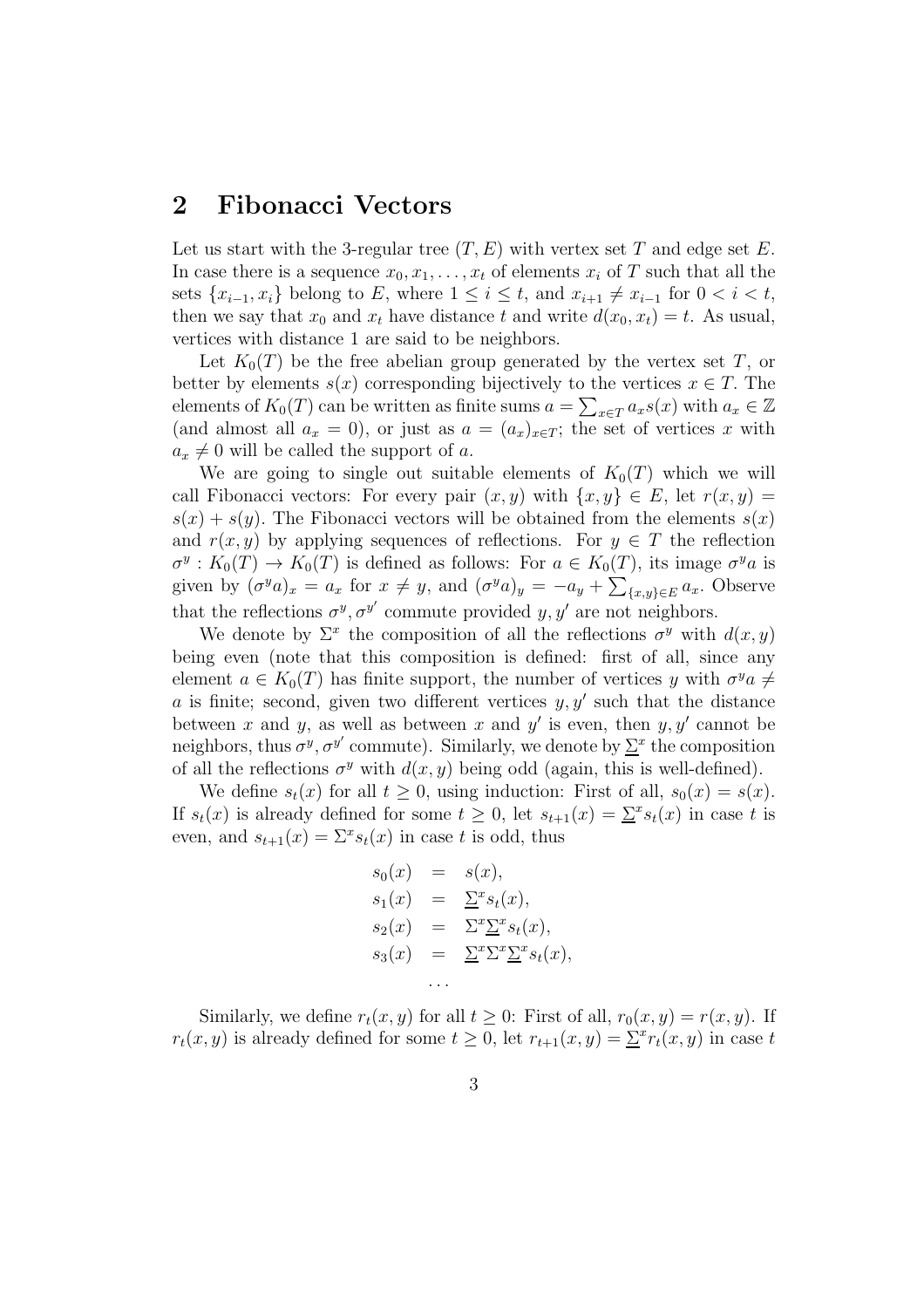is even, and  $r_{t+1}(x, y) = \sum^{x} r_t(x, y)$  in case t is odd. The elements  $s_t(x)$  with  $t > 0$  as well as the elements  $r_t(x, y)$  with  $t \in \mathbb{Z}$  will be called the Fibonacci vectors.

Define

$$
s_t(x)_- = \sum_{d(x,z)\neq t} s_t(x)_z
$$
, and  $s_t(x)_+ = \sum_{d(x,z)\equiv t} s_t(x)_z$ ,

where  $\equiv$  means equivalence modulo 2, and similarly,

$$
r_t(x, y) = \sum_{d(x, z) \neq t} r_t(x, y)_z
$$
, and  $r_t(x, y) = \sum_{d(x, z) \equiv t} r_t(x, y)_z$ .

Proposition 2.1. The Fibonacci vectors have non-negative coordinates and

$$
s_t(x) = f_{2t}, \ s_t(x) = f_{2t+2}, \ r_t(x,y) = f_{2t-1}, \ r_t(x,y) = f_{2t+1}.
$$

*Proof.* The proof for  $s_t$  has been given in the previous paper [6]. In the same way, one deals with  $r_t(x, y)$ . But note that in [6] we have fixed some base point  $x_0$ , and we wrote  $\Phi_0$ ,  $\Phi_1$  instead of  $\Sigma^{x_0}$ ,  $\Sigma^{x_0}$  resepctively. Also, there, we have denoted the function  $s_{2t}(x_0)$  by  $a_t$ , and the functions  $s_{2t+1}(x_0)$  by  $\Box$  $\Phi_1 a_t$ .

The functions  $s_t(x_0)$  have been exhibited in [6], for  $0 \le t \le 5$ . At the end of the present paper we present the functions  $r_t(x, y)$  for  $0 \le t \le 5$ .

#### 3 The Partition Formula

In the previous paper [6] the functions  $s_t(x)$  were used in order to provide a partition formula for the even-index Fibonacci numbers (see also [8]). We now consider the functions  $r_t(x, y)$  in order to obtain a corresponding partition formula for the odd-index Fibonacci numbers. In order to get all odd-index Fibonacci numbers, it is sufficient to look at the functions  $r_{2t}(x, y)$ , since

$$
f_{4t-1} = r_{2t}(x, y)_{-}, \quad f_{4t+1} = r_{2t}(x, y)_{+}.
$$

For any t, the numbers  $s_t(x)$  only depend on the distance  $d(x, z)$ . In contrast, for  $r_t(x, y)$  and  $d(x, z) > 0$ , there are now **two** values which occur as  $r_t(x, y)$  depending on whether the path connecting x and z runs through y or not. Let us denote by  $T_s(x, y)$  the set of vertices z of T with  $d(x, z) =$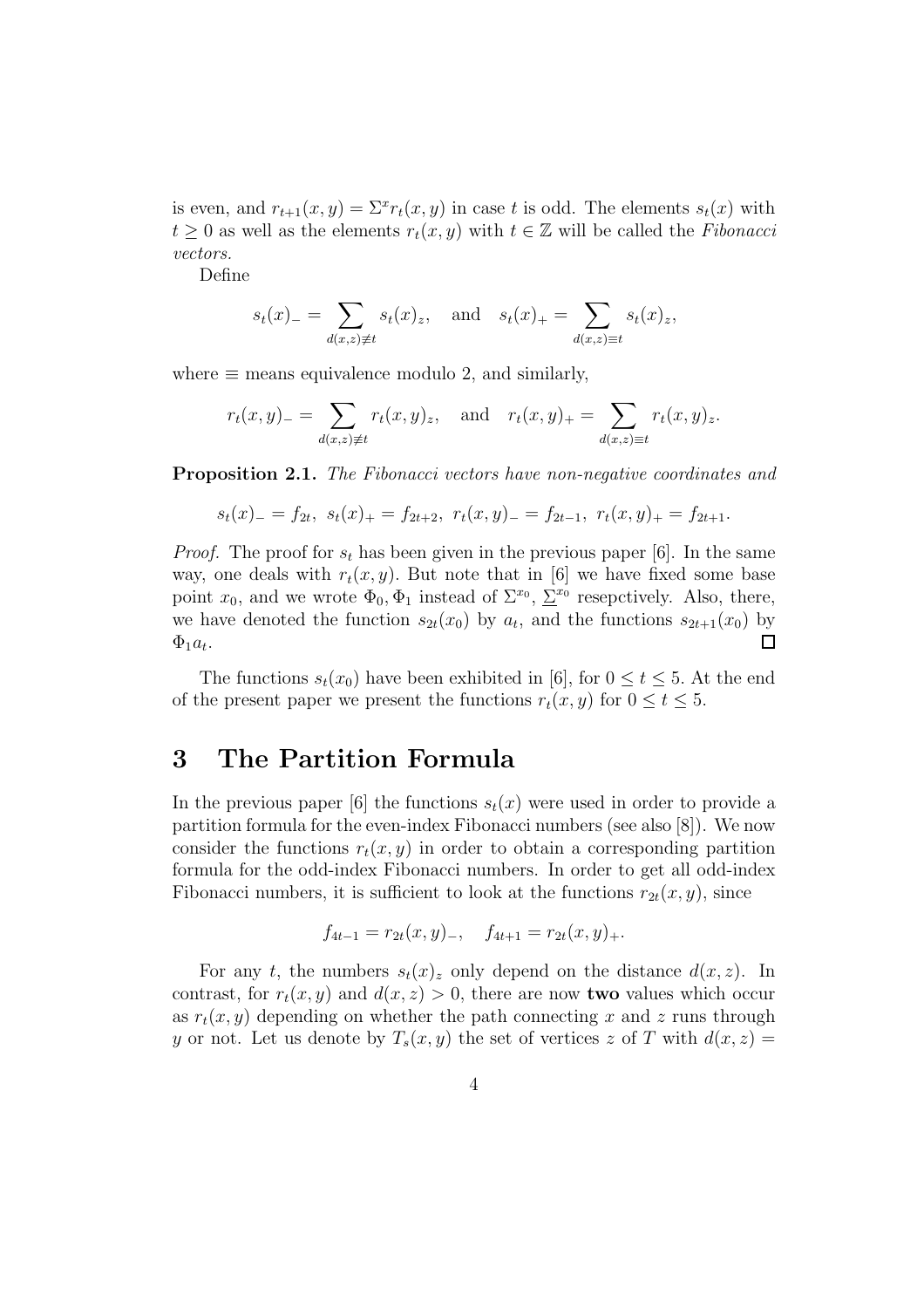s and such that the path connecting  $x, z$  does not involve y, and  $T'_{s}(x, y)$ shall denote the set of vertices z of T with  $d(x, z) = s$ , such that the path connecting x, z does involve y. Clearly, we have for  $s \geq 1$ 

$$
|T_s(x,y)| = 2^s, \qquad |T'_s(x,y)| = 2^{s-1}.
$$
 (1)

The proof of (1) is by induction: Of course,  $T'_1(x,y) = \{y\}$  whereas  $T_1(x, y)$  consists of the two remaining neighbors of x. For any vertex z with  $d(x, z) = s > 0$ , there are precisely two neighbors  $z', z''$  such that  $d(x, z') =$  $d(x, z'') = s+1$ , therefore  $|T_{s+1}(x, y)| = 2|T_s(x, y)|$  and  $|T'_{s+1}(x, y)| = 2|T'_{s}(x, y)|$ .

Thus, let us look at the function  $u_t : \mathbb{Z} \to \mathbb{N}$  defined for  $s \geq 0$  by  $u_t[s] = r_{2t}(x, y)_z$  with  $z \in T_s(x, y)$ , and for  $s \leq -1$  by  $u_t[s] = r_{2t}(x, y)_z$  with  $z \in T'_{-s}(x, y).$ 

Using the equality  $(1)$ , we see:

$$
f_{4t-1} = r_{2t}(x, y) = \sum_{d(x, z) \text{ odd}} r_{2t}(x, y)_{z}
$$
  
\n
$$
= \sum_{s \geq 0 \text{ odd}} |T_s(x, y)|u_t[s] + \sum_{s > 0 \text{ odd}} |T'_s(x, y)|u_t[-s]
$$
  
\n
$$
= \sum_{s \geq 0 \text{ odd}} 2^s u_t[s] + \sum_{s > 0 \text{ odd}} 2^{s-1} u_t[-s]
$$
  
\n
$$
f_{4t+1} = r_{2t}(x, y)_{+} = \sum_{d(x, z) \text{ even}} r_{2t}(x, y)_{z}
$$
  
\n
$$
= \sum_{s \geq 0 \text{ even}} |T_s(x, y)|u_t[s] + \sum_{s > 0 \text{ even}} |T'_s(x, y)|u_t[-s]
$$
  
\n
$$
= \sum_{s \geq 0 \text{ even}} 2^s u_t[s] + \sum_{s > 0 \text{ even}} 2^{s-1} u_t[-s]
$$

Without reference to  $r_{2t}$ , we can define the functions  $u_t$  directly as follows: We start with  $u_0[0] = u_0[-1] = 1$  and  $u_0[s] = 0$  for all other s. If  $u_t$  is already defined for some  $t \geq 0$ , then we define first  $u_{t+1}[s]$  for odd integers s by the rule

$$
u_{t+1}[s] = \begin{cases} 2u_t[s-1] - u_t[s] + u_t[s+1] & \text{for } s < 0\\ u_t[s-1] - u_t[s] + 2u_t[s+1] & \text{for } s > 0 \end{cases}
$$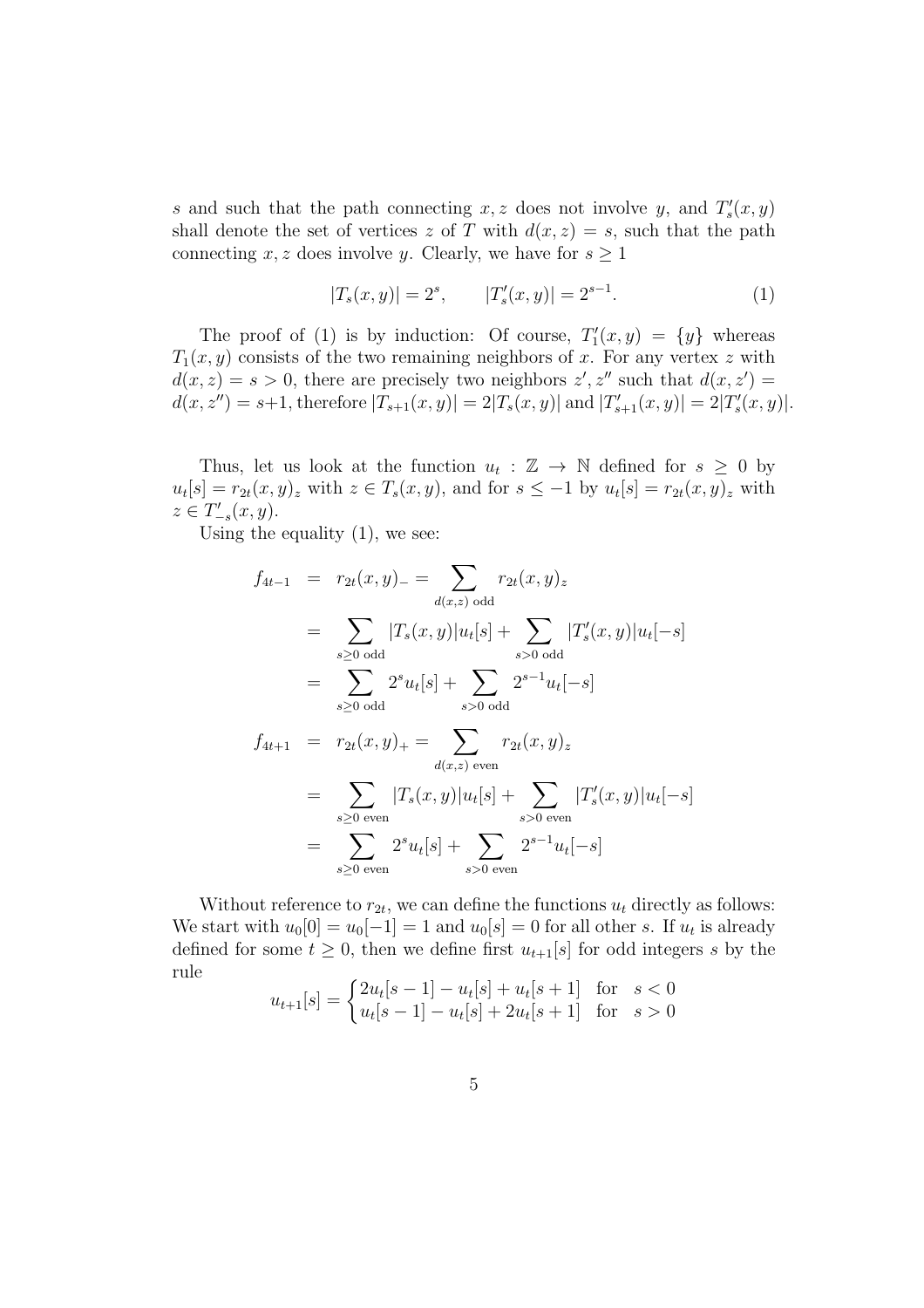and in a second step for even integers s by

$$
u_{t+1}[s] = \begin{cases} 2u_{t+1}[s-1] - u_t[s] + u_{t+1}[s+1] & \text{for } s < 0\\ u_{t+1}[s-1] - u_t[s] + 2u_{t+1}[s+1] & \text{for } s \ge 0 \end{cases}
$$

Here is the table of the numbers  $u_t[s]$ , for  $t \leq 4$ ; in addition, we list the corresponding Fibonacci numbers  $f_{-1}, f_1, f_3, \ldots, f_{17}$ .

|                                         | $t\searrow 6$ -5 -4 -3 -2 -1 0 1 2 3 4 5 6 7 8 $f_{4t-1}f_{4t+1}$ |  |  |                     |  |                                                     |  |  |                                               |       |
|-----------------------------------------|-------------------------------------------------------------------|--|--|---------------------|--|-----------------------------------------------------|--|--|-----------------------------------------------|-------|
| 0 <sub>1</sub>                          |                                                                   |  |  |                     |  |                                                     |  |  |                                               |       |
| $\begin{array}{ccc} \hline \end{array}$ |                                                                   |  |  | $1 \quad 1 \quad 1$ |  |                                                     |  |  |                                               | 2 5   |
| $2^+$                                   |                                                                   |  |  |                     |  | $1 \quad 1 \quad 4 \quad 2 \quad 3 \quad 1 \quad 1$ |  |  |                                               | 13 34 |
| 3 <sup>1</sup>                          |                                                                   |  |  |                     |  | $1 \t1 \t6 \t5 \t17 \t8 \t13 \t4 \t5 \t1 \t1$       |  |  | 189233                                        |       |
| $4 \cdot$                               |                                                                   |  |  |                     |  |                                                     |  |  | 1 1 8 7 32 24 77 35 60 19 26 6 7 1 1 610 1597 |       |

Remark. We can reformulate the recursion rules using the generalized Cartan matrix  $A = (a_{ij})_{ij}$  (indexed over the integers) with Dynkin diagram

$$
\cdots \qquad \overline{\circ} \Rightarrow \overline{\circ} \Rightarrow \overline{\circ} \Rightarrow \overline{\circ} \xrightarrow{-1} \overline{\circ} \xrightarrow{0} \overline{\circ} \xleftarrow{1} \overline{\circ} \xleftarrow{2} \overline{\circ} \xleftarrow{3} \cdots
$$

One pair of vertices is simply laced, for the remaining laced pairs, one of the numbers  $a_{ij}, a_{ji}$  is equal to  $-1$ , the other to  $-2$  (as in the case of the Cartan matrix of type  $\mathbb{B}_2$ ). In order to obtain  $u_{t+1}$  from  $u_t$ , apply first the reflections  $\sigma_i$  with i odd, then the reflections  $\sigma_i$  with i even.

#### 4 Fibonacci Modules

We now endow  $(T, E)$  with a bipartite orientation  $\Omega$ ; in this way, we deal with a quiver  $(T, E, \Omega)$  and we consider its representations. Note that there are just two bipartite orientations for  $(T, E)$ . Given a vertex x of T, let us denote by  $\Omega_t^x$  the bipartite orientation such that x is a sink in case t is even, and a source, in case t is odd. Let  $P_t(x)$  be the indecomposable representation of  $(T, E, \Omega_t^x)$  with dimension vector  $s_t(x)$ . If there is an edge between x and y, let  $R_t(x, y)$  be the indecomposable representation of  $(T, E, \Omega_t^x)$  with dimension vector  $r_t(x, y)$ ; it is well-known that these modules exist and are unique up to isomorphism: for  $t = 0$  this assertion is trivial, and the Bernstein-Gelfand-Ponomarev reflection functors [2] can be used in order to construct  $P_{t+1}(x)$  from  $P_t(x)$ , as well as  $R_{t+1}(x, y)$  from  $R_t(x, y)$ .

We call the modules  $P_t(x)$  and  $R_t(x, y)$  Fibonacci modules.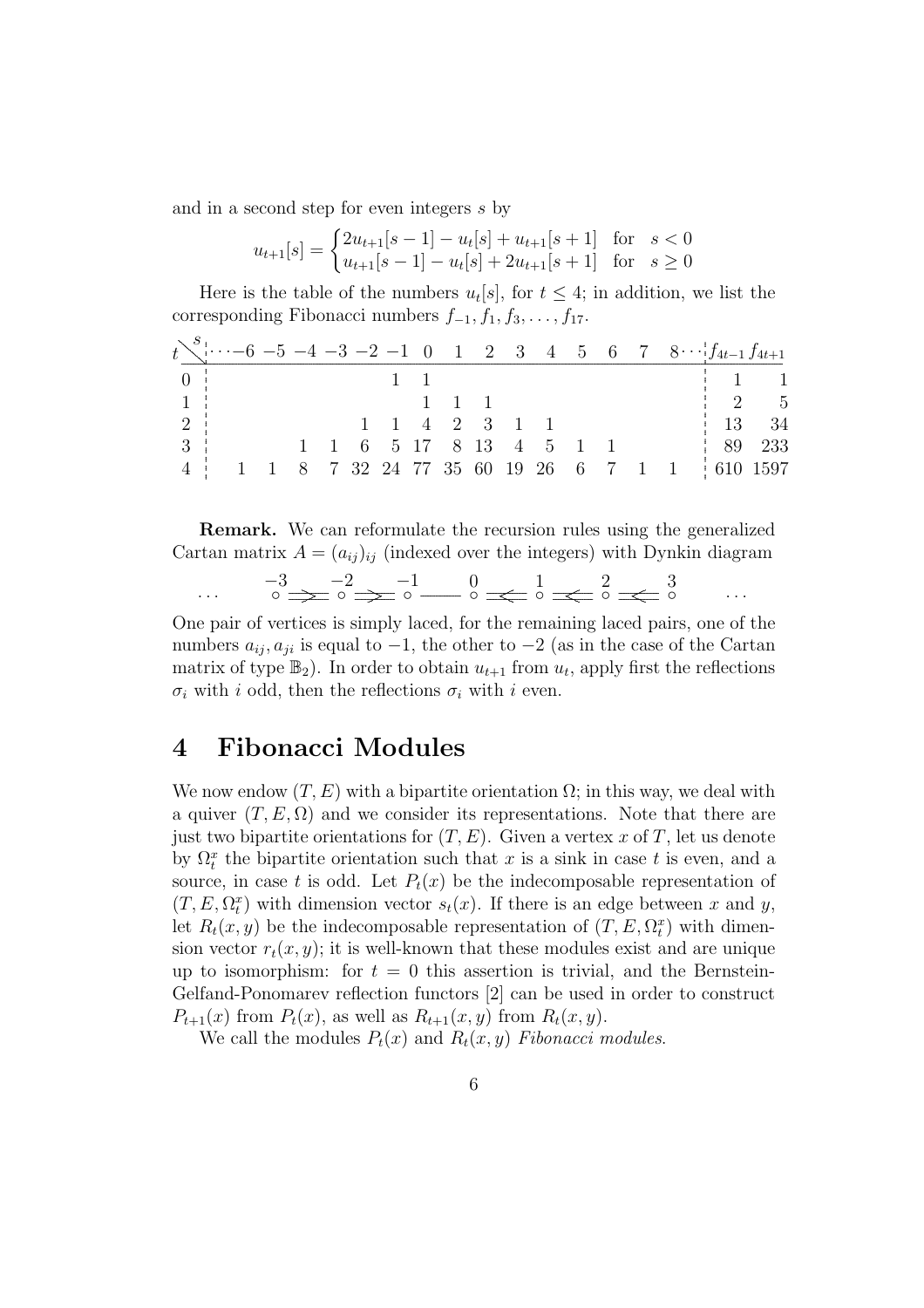**Proposition 4.1.** Let x be a vertex of T with neighbors  $y, y', y''$  and  $t \geq 1$ an integer. Assume that for even t, the vertex x is a sink, and if t is odd, x is a source. Then there are exact sequences

$$
0 \to P_{t-1}(y) \to P_t(x) \to R_t(x, y) \to 0,
$$
  

$$
0 \to P_{t-1}(y') \to R_t(x, y) \to R_{t-1}(y'', x) \to 0,
$$

and they are unique up to ismomorphism.

*Proof.* This is clear for  $t = 1$  and follows by induction using the Bernstein-Gelfand-Ponomarev reflection functors.  $\Box$ 

**Corollary 4.2.** Let  $x_0, x_1, \ldots, x_t$  be a path with  $x_0$  a sink. Then  $P_t(x_t)$  has a filtration

$$
P_0(x_0) \subset P_1(x_1) \subset \cdots \subset P_t(x_t)
$$

with factors

$$
P_i(x_i)/P_{i-1}(x_{i-1}) = R_i(x_i)
$$

for  $1 \leq i \leq t$ .

*Proof.* Since  $x_0$  is a sink, we see that  $x_i$  is a sink for i even and a source for i odd. Thus, the proposition provides exact sequences

$$
0 \to P_{i-1}(x_{i-1}) \to P_i(x_i) \to R_t(x_i, x_{i-1}) \to 0,
$$

 $\Box$ 

for  $1 \leq i \leq t$ .

Corollary 4.3. Let  $x_{-1}, x_0, x_1, \ldots, x_t, x_{t+1}$  be a path with  $x_0$  a source. For  $0 \leq i \leq t$ , let  $z_i$  be the neighbor of  $x_i$  different from  $x_{i-1}$  and  $x_{i+1}$ . Then there is an exact sequence

$$
0 \to P_0(z_0) \oplus \cdots \oplus P_t(z_t) \to R_{t+1}(x_t, x_{t+1}) \to R_0(x_{-1}, x_0) \to 0.
$$

*Proof.* Here,  $x_0$  is a source, thus we see that  $x_i$  is a source for i even and a sink for i odd. The proof is by induction on t, the case  $t = 0$  should be clear. Assume that  $t \geq 1$ . We consider the vertices  $x_0, \ldots, x_{t+1}, z_1, \ldots, z_t$ , but deal with the opposite orientation  $\Omega'$  (so that now  $x_1$  is a source); the corresponding respresentations will be distinguished by a dash, thus  $P'_i(z_i)$  is the indecomposable representation of  $(T, E, \Omega')$  with dimension vector  $s_i(z_i)$ , and so on. By induction, there is an exact sequence

$$
0 \to P'_0(z_1) \oplus \cdots \oplus P'_{t-1}(z_t) \to R'_t(x_t, x_{t+1}) \to R'_0(x_0, x_1) \to 0.
$$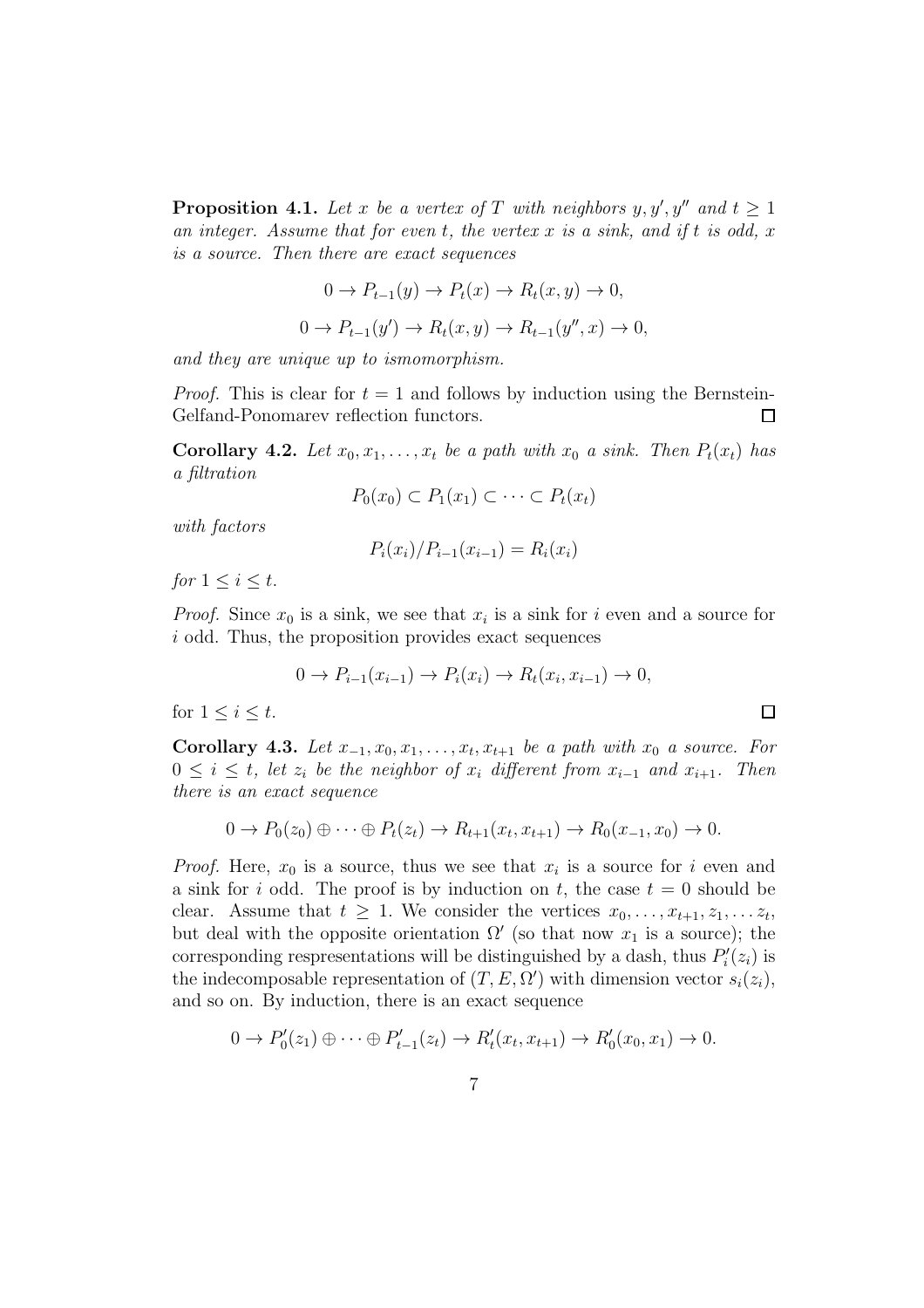Applying reflection functors (at all sinks), we obtain the exact sequence

$$
0 \to P_1(z_1) \oplus \cdots \oplus P_t(z_t) \to R_{t+1}(x_t, x_{t+1}) \to R_1(x_0, x_1) \to 0.
$$

Note that  $P_0(z_0)$  is a subrepresentation of  $R_1(x_1, x_0)$ , thus we obtain the induced exact sequence

$$
0 \to P_1(z_1) \oplus \cdots \oplus P_t(z_t) \to W \to P_0(z_0) \to 0,
$$

where W is a subrepresentation of  $R_{t+1}(x_t, x_{t+1})$  with  $R_{t+1}(x_t, x_{t+1})/W$  being isomorphic to  $R_1(x_1, x_0)/P_0(z_0) = R_0(x_{-1}, x_0)$ .

On the other hand, the induced sequence has to split, since  $P_0(z_0)$  is projective, thus W is the direct sum of the representations  $P_i(z_i)$  with  $0 \leq$  $i \leq t$ . This completes the proof.  $\Box$ 

Of course, proposition 4.1 should be seen as a categorification of the defining equation

$$
f_{t+1} = f_{t-1} + f_t
$$

for the Fibonacci numbers. Corollaries 4.2 and 4.3 are categorifications of the equalities

$$
f_{2t} = \sum_{i=1}^{t} f_{2i-1}, \qquad f_{2t+1} = 1 + \sum_{i=1}^{t} f_{2i}.
$$

**Remark.** The representations  $R_0(x_{-1}, x_0), P_0(z_0), \ldots, P_t(z_t)$  are pairwise orthogonal bricks, the corresponding Ext-quiver is

R0(x−1, x0) P0(z0) P1(z1) · · · Pt(zt) ....... ....... ....... ........ ....... ....... ....... ........ ....... ....... ....... ........ ....... ....... ....... ........ ....... ....... ....... . .. ............ .. .. .. .. .. .. .. .. .. .. .. .. .. .. .. ............ ................................................................................................................................... ............... ..

Let F denote the full subcategory of of all representations of  $(T, E, \Omega)$  with a filtration with factors of the form  $R_0(x_{-1}, x_0), P_0(z_0), \ldots, P_t(z_t)$ , then corollary 4.3 shows that  $R_{t+1}(x_t, x_{t+1})$  is indecomposable projective in  $\mathcal{F}$ .

#### 5 Fibonacci Pairs

The Fibonacci pairs are related to the integral quadratic form  $q(x, y)$  =  $x^2 + y^2 - 3xy$  as follows: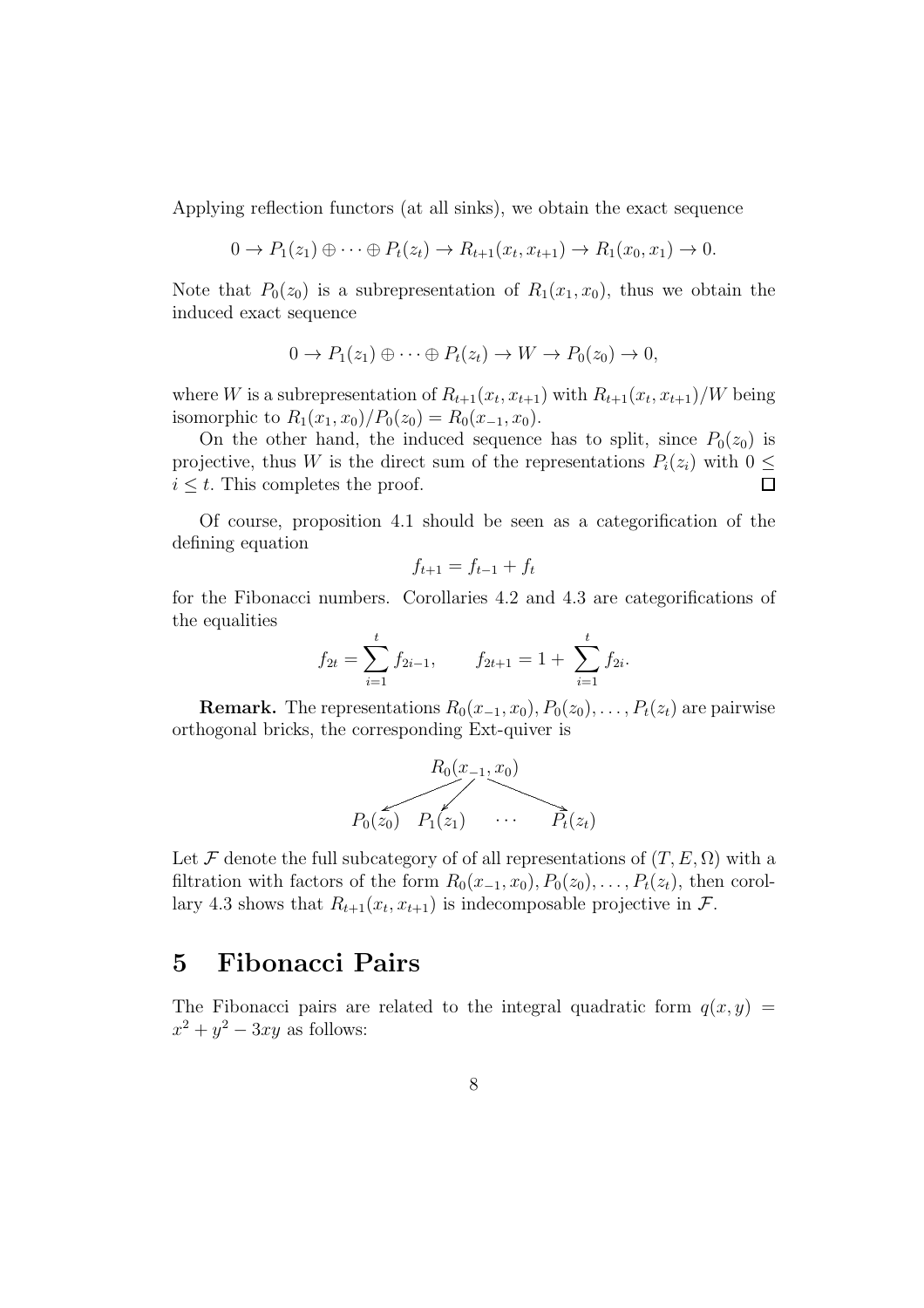**Proposition 5.1.** A pair  $[x, y] \in \mathbb{Z}^2$  is a Fibonacci pair if and only if  $|q(x, y)| = 1.$ 

The pairs  $[x, y]$  with  $|q(x, y)| = 1$  form two hyperbolas. The hyperbola of all pairs  $[x, y]$  with  $q(x, y) = 1$  yields the even Fibonacci pairs, these are the black dots on the following picture. The hyperbola  $q(x, y) = -1$  yields the odd Fibonacci pairs, they are indicated by small circles.



The quadratic form  $q$  on  $\mathbb{Z}^2$  defines the Kac-Moody root system [9] for the Cartan matrix  $\begin{bmatrix} 2 & -3 \\ -3 & 2 \end{bmatrix}$  (see [6], section 6). The pairs  $[x, y]$  with  $q(x, y) = 1$  are the real roots, those with  $q(x, y) \leq 0$  the imaginary roots. We identify  $\mathbb{Z}^2$  with the Grothendieck group of the 3-Kronecker modules, and  $q$  is the Euler form. Given a 3-Kronecker module  $M$ , the corresponding element in the Grothendieck group is its dimension vector dim M.

## 6 Recursion formula for Fibonacci numbers with index of the same parity.

This is the recursion formula:

$$
f_{t+2} = 3f_t - f_{t-2}.
$$
 (1)

*Proof.* The term  $f_{t+2} - 3f_t + f_{t-2}$  is just the sum of  $f_{t+2} - f_{t+1} - f_t$ , of  $f_{t+1} - f_t - f_{t-1}$  and of  $-(f_t - f_{t-1} - f_{t-2})$ , thus equal to zero.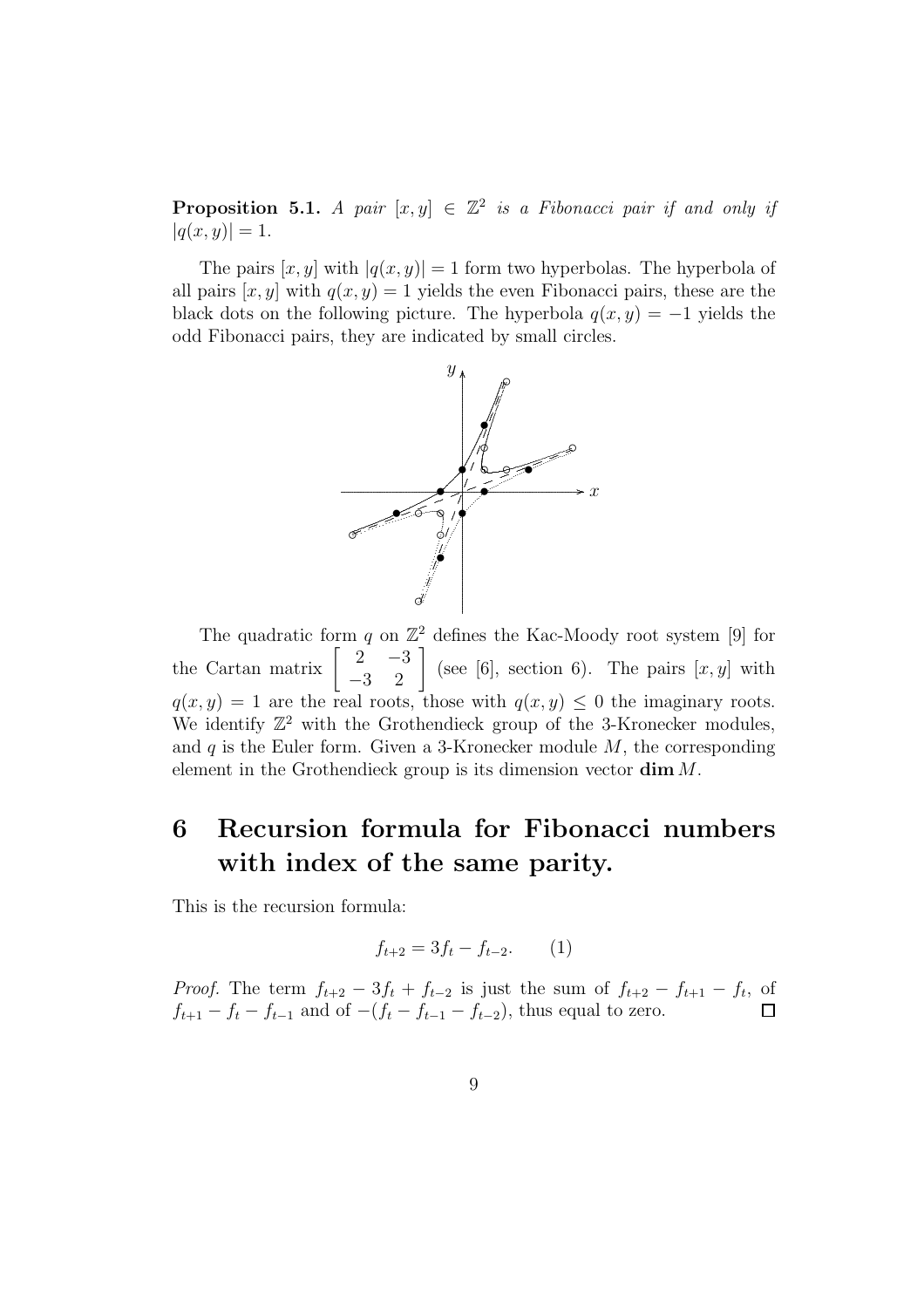Note that the recursion formula can also be rewritten as

$$
f_{t-2} = 3f_t - f_{t+2}, \qquad (2)
$$

thus the same recurrence formula works both for going up and for going down. Also, we can write it in the form

$$
f_{t-2} + f_{t+2} = 3f_t. \tag{3}
$$

The formulae (1) and (2) are categorified by looking at the reflection functors  $\sigma_+$  and  $\sigma_-$  for 3-Kronecker modules. Given a 3-Kronecker module  $M = (M_1, M_2, \alpha, \beta, \gamma)$ , we obtain  $(\sigma_+ M)_2 = M_1$  and  $(\sigma_+ M)_1$  as the kernel of the map  $(\alpha, \beta, \gamma) : M_1^3 \to M_2$ ; note that if M is indecomposable and not the simple projective module  $P_0$ , then this kernel has dimension 3 dim  $M_1$  – dim  $M_2$ . Similarly, we obtain  $(\sigma_-M)_1 = M_2$  and  $(\sigma_+M)_2$  as the cokernel of the map  $(\alpha, \beta, \gamma)^t : M_1 \to M_2^3$ ; here, if M is indecomposable and not the simple projective module  $Q_0$ , then this cokernel has dimension 3 dim  $M_2$  –  $\dim M_1$ .

The formula (3) is categorified by the Auslander-Reiten sequences (see for example [1])

$$
0 \to P_{n-1} \to P_n^3 \to P_{n+1} \to 0
$$
  

$$
0 \to Q_{n+1} \to Q_n^3 \to Q_{n-1} \to 0
$$

for  $n \geq 1$  and

$$
0 \to R_{n-1,\lambda} \to E(n,\lambda) \to R_{n+1,\lambda} \to 0
$$

with an indecomposable module  $E(n, \lambda)$  having dimension vector 3 dim  $R(n, \lambda)$ .

#### References

- [1] M. Auslander, I. Reiten, S. Smalo, Representation theory of artin algebras. Cambridge Studies in Advanced Mathematics (1994).
- [2] I. N. Bernstein, I. M. Gelfand and V. A. Ponomarev, Coxeter functors and Gabriel's theorem. Uspechi Mat. Nauk. 28 (1973), 19–33; Russian Math. Surveys 29 (1973), 17–32.
- [3] B. Chen, *Regular modules and quasi-lengths over 3-Kronecker quiver*; using Fibonacci numbers. Arch. Math. 95 (2010), 105-113.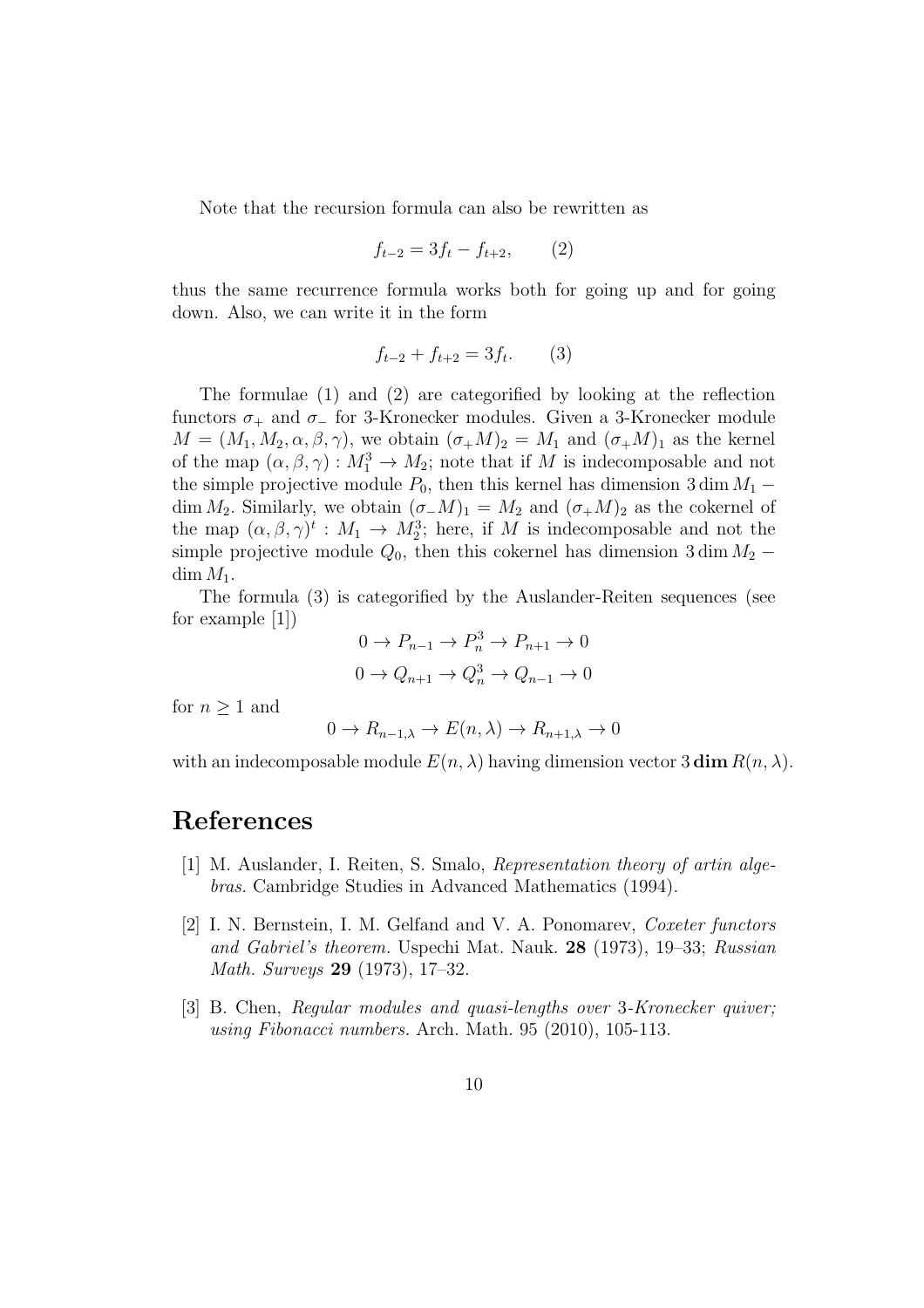- [4] L. Crane, D. N. Yetter, Examples of categorification, Cahiers de Topologie et Geometrie Differentielle Categoriques 39 (1): 3.25, (1998).
- [5] Ph. Fahr, Infinite Gabriel-Roiter measures for the 3-Kronecker quiver. Dissertation Bielefeld (2008).
- [6] Ph. Fahr, C. M. Ringel, A partition formula for Fibonacci numbers, J. Integer Sequences, 11 (2008), Paper 08.1.4.
- [7] P. Gabriel, The universal cover of a representation-finite algebra. In Representations of Algebras, Puebla (1980), Springer Lecture Notes in Math. **903** (1981), 68–105.
- [8] M. D. Hirschhorn, On Recurrences of Fahr and Ringel Arising in Graph Theory. J. Integer Sequences, 12 (2009), Paper 09.6.8
- [9] V. G. Kac, Infinite-Dimensional Lie Algebras. 3rd edition, Cambridge University Press, 1990.
- [10] D. Knuth, Negafibonacci Numbers and the Hyperbolic Plane. San Jose-Meeting of the Mathematical Association of America (2008), http://www.allacademic.com/meta/p206842 index.html
- [11] C. M. Ringel, Indecomposable representations of the Kronecker quivers. Proc. Amer. Math. Soc. (to appear).
- [12] N. J. A. Sloane, The On-Line Encyclopedia of Integer Sequences. http://www.research.att.com/∼njas/sequences/

2010 Mathematics Subject Classification: Primary 11B39, Secondary 16G20. Keywords: Fibonacci numbers, Quiver representations, Universal cover, 3 regular tree, 3-Kronecker quiver. (Concerned with sequences A000045, A132262, A147316 of [12])

**Illustrations.** The following illustrations show the functions  $r_t(x, y)$  for  $t = 0, \ldots, 5$ , with x the center and y above x. The dotted circles indicate a fixed distance to x. We show  $(T, E)$  with bipartite orientation such that x is a sink (thus z is a sink if  $d(x, y)$  is even, and a source if  $d(x, z)$  is odd). The

region containing the arrow  $y \to x$  has been dotted. For the convenience of the reader we have indicated the corresponding Fibonacci pair  $[f_{2t-1}, f_{2t+1}]$ .